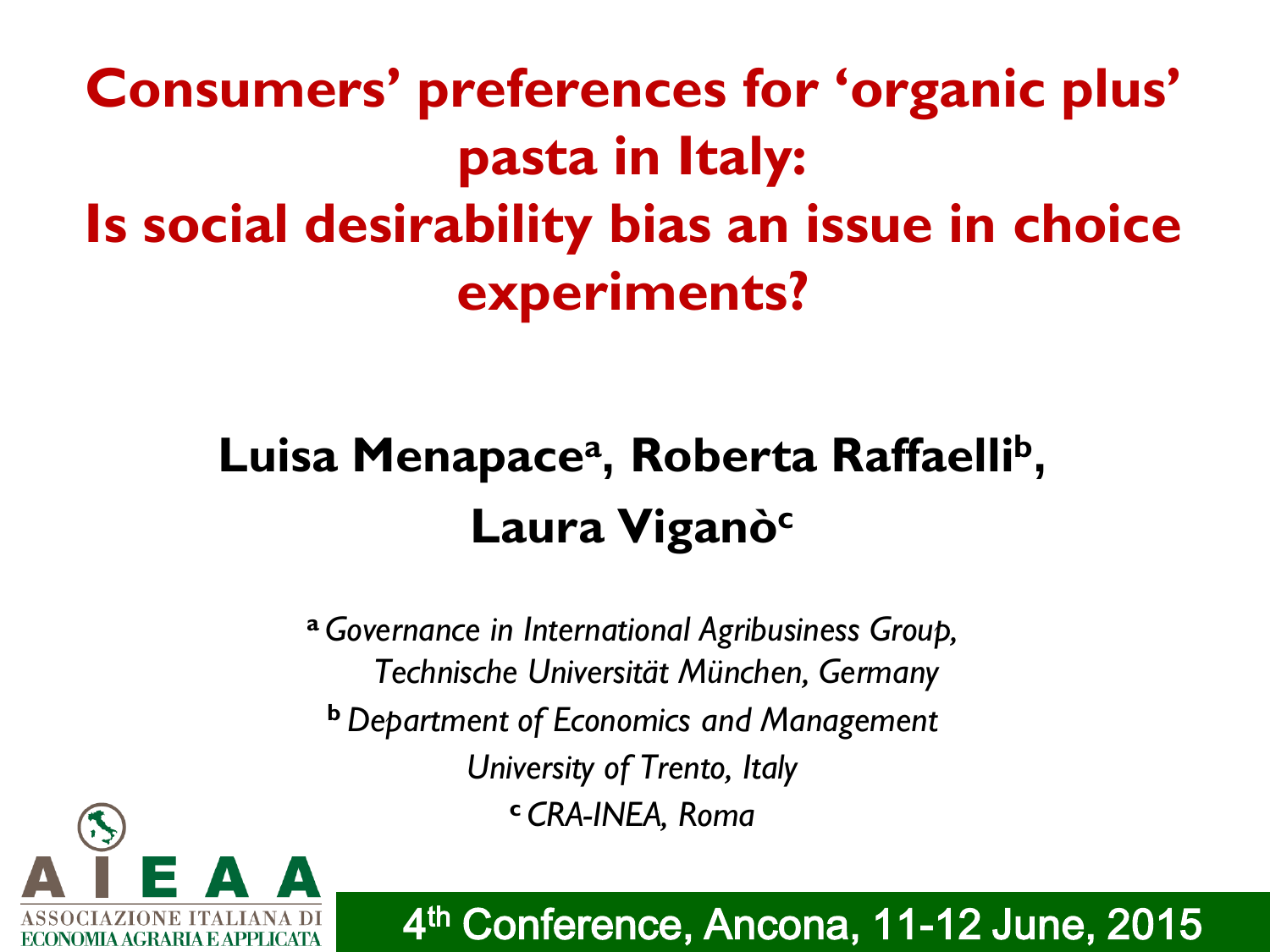## **Background and motivation (I)**

A new trend towards the so called 'organic-plus', "with many consumers expecting an extensive orientation towards sustainability" (Schleenbecker and Hamm, 2013)

The literature on consumers' preference for organic-plus attributes is still limited (Stolz and Stolze, 2010; Zander and Hamm, 2010).

Only two studies on preference for pasta with sustainability attributes (Lüth, Enneking, Spiller, 2005 and Cavallo et al. 2013) but organic certification is one of the attributes.

Most organic-plus attributes are of quasi-public nature prone to social desirable responding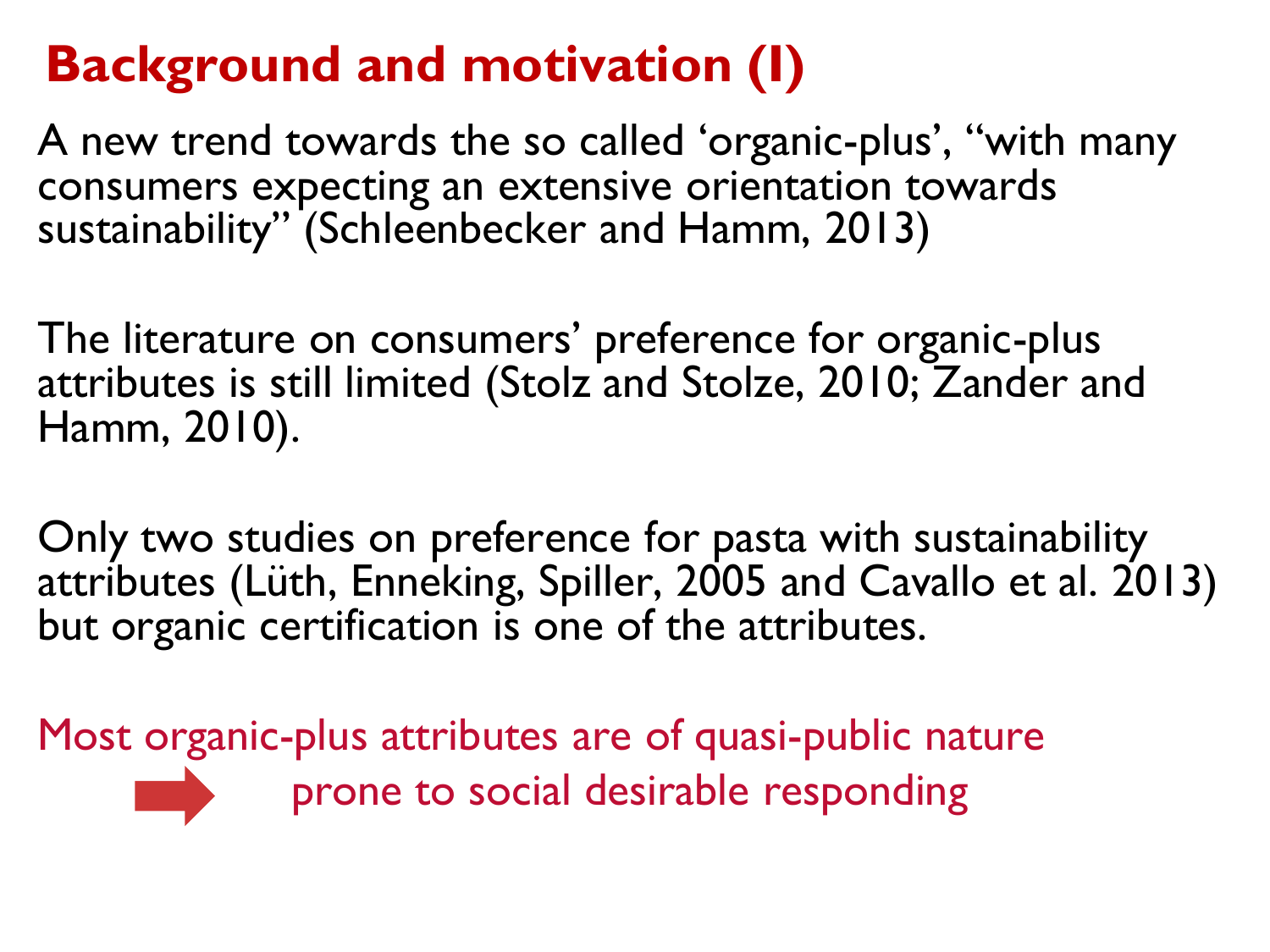# **Background and motivation (II)**

Tendency to provide socially desirable answers in surveys and stated preference studies

#### **Social desirability bias (SDB):**

a biased measure of respondents' preferences and WTPs

Approaches against SDB:

❖ Removing SDB ex-post

- scales measuring individual propensity to SDR (Steenkamp et al. 2010)
- ❖ Preventing SDR ex-ante:
	- indirect questioning (Fisher, 1993)
	- bogus pipeline techniques (Jones and Sigall, 1971)
	- randomized response methodologies (De Jong et al., 2010)
	- monetary incentives to increase saliency (Lusk and Norwood, 2009)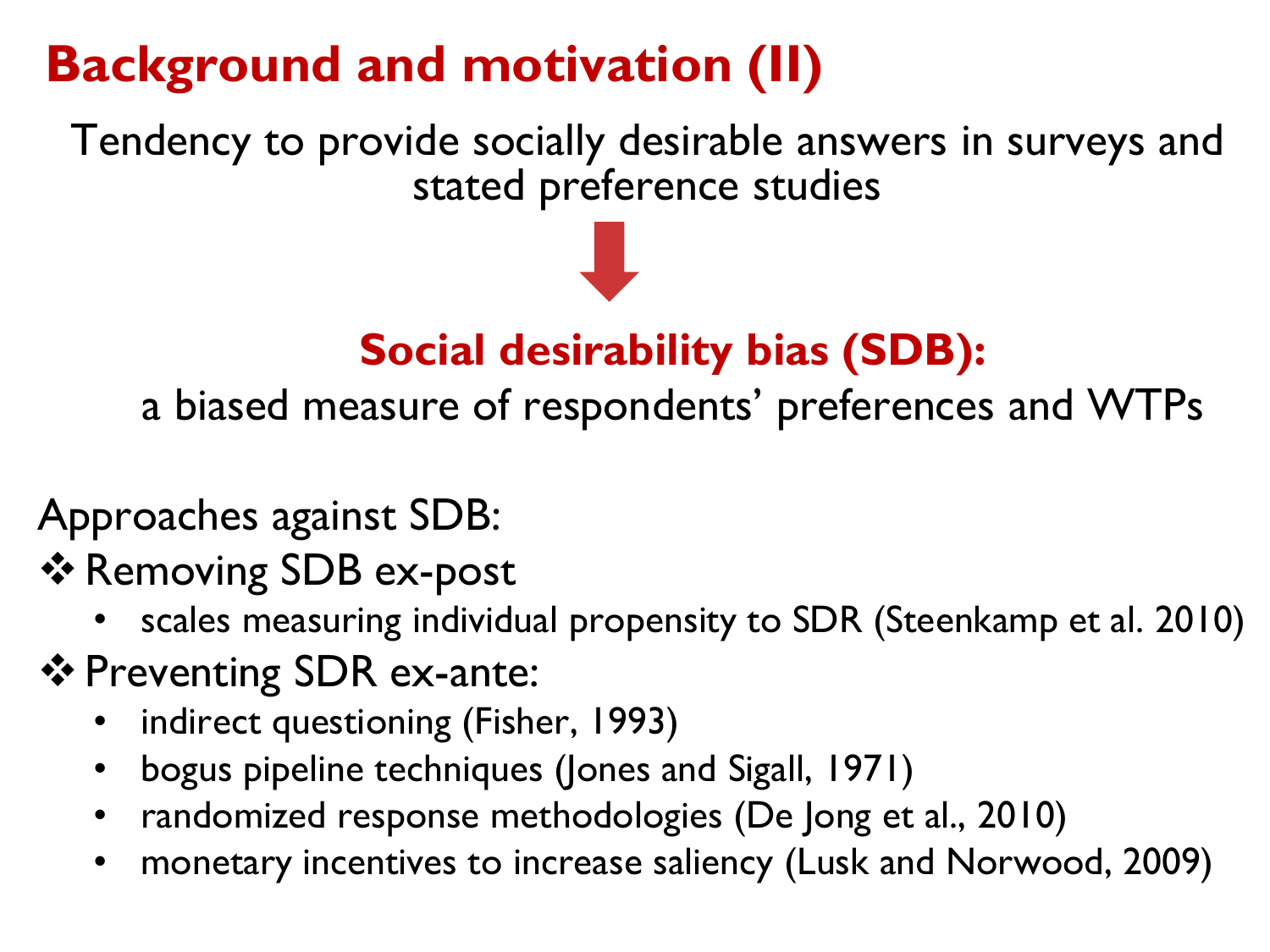### **Background and motivation (III)**

**Indirect questioning or inferred questioning** (IQ) is the state of the art in dealing with SDB in CE

With IQ individuals are asked to predict the behavior of others (Lusk e Norwood, 2009)

**Key assumption**: answers to IQ are based on own preferences and valuations, which are adjusted for perceived differences between the person and the others

Different IQ formats used in the literature:

predict the choice of "most people" (Alpert, 1971)

predict the choice of an "average person" (Fisher, 1993)

predict the distribution of choices of others (Lusk and Norwood, 2009)

IQ can be associated to monetary incentives (Lusk and Norwood, 2009) or not (Yadav et al. 2013).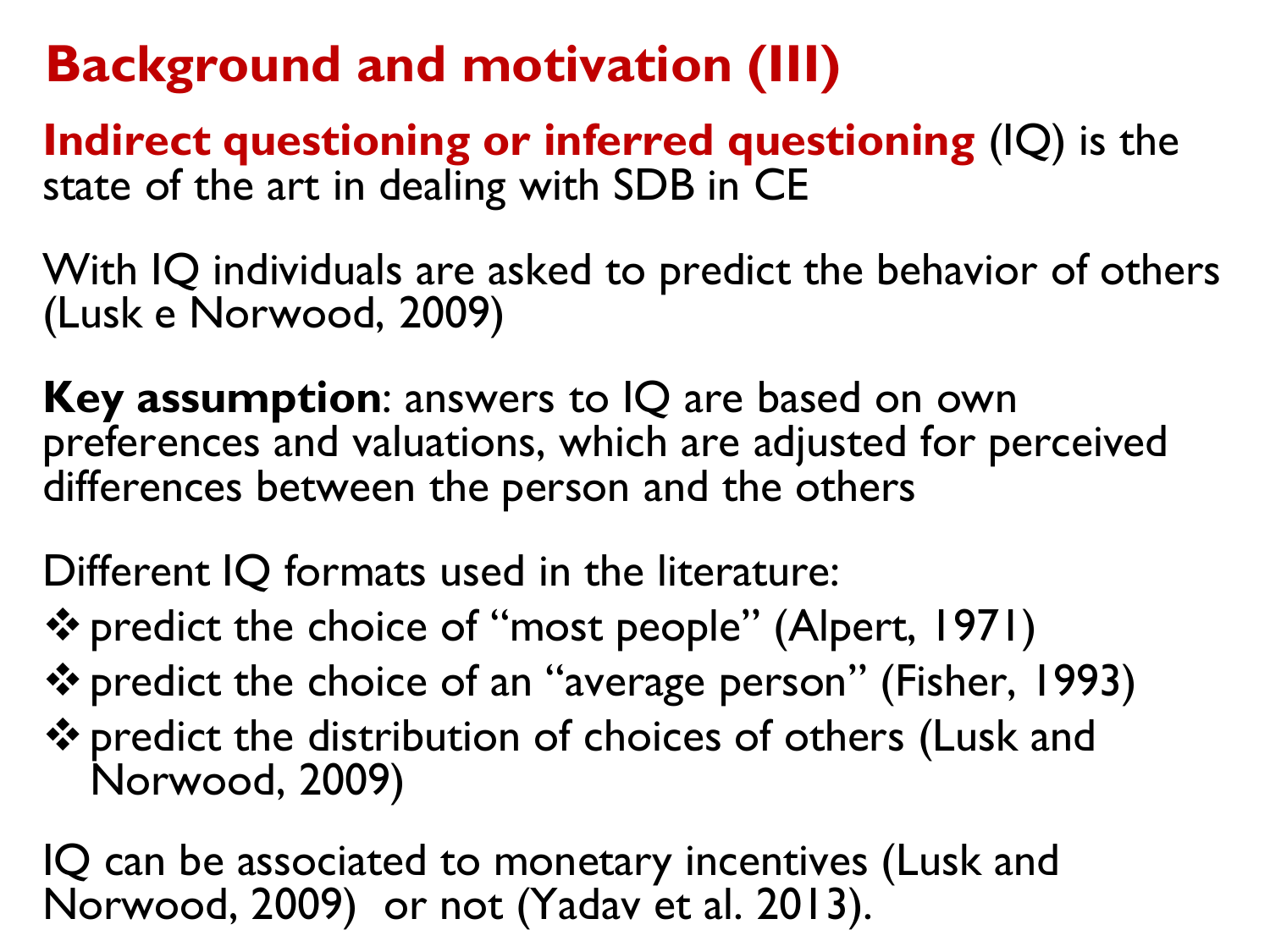#### **Objectives**

Investigate consumers' preferences for organic pasta contrasting direct versus indirect questions

Do monetary incentive increase the efficacy of indirect questioning?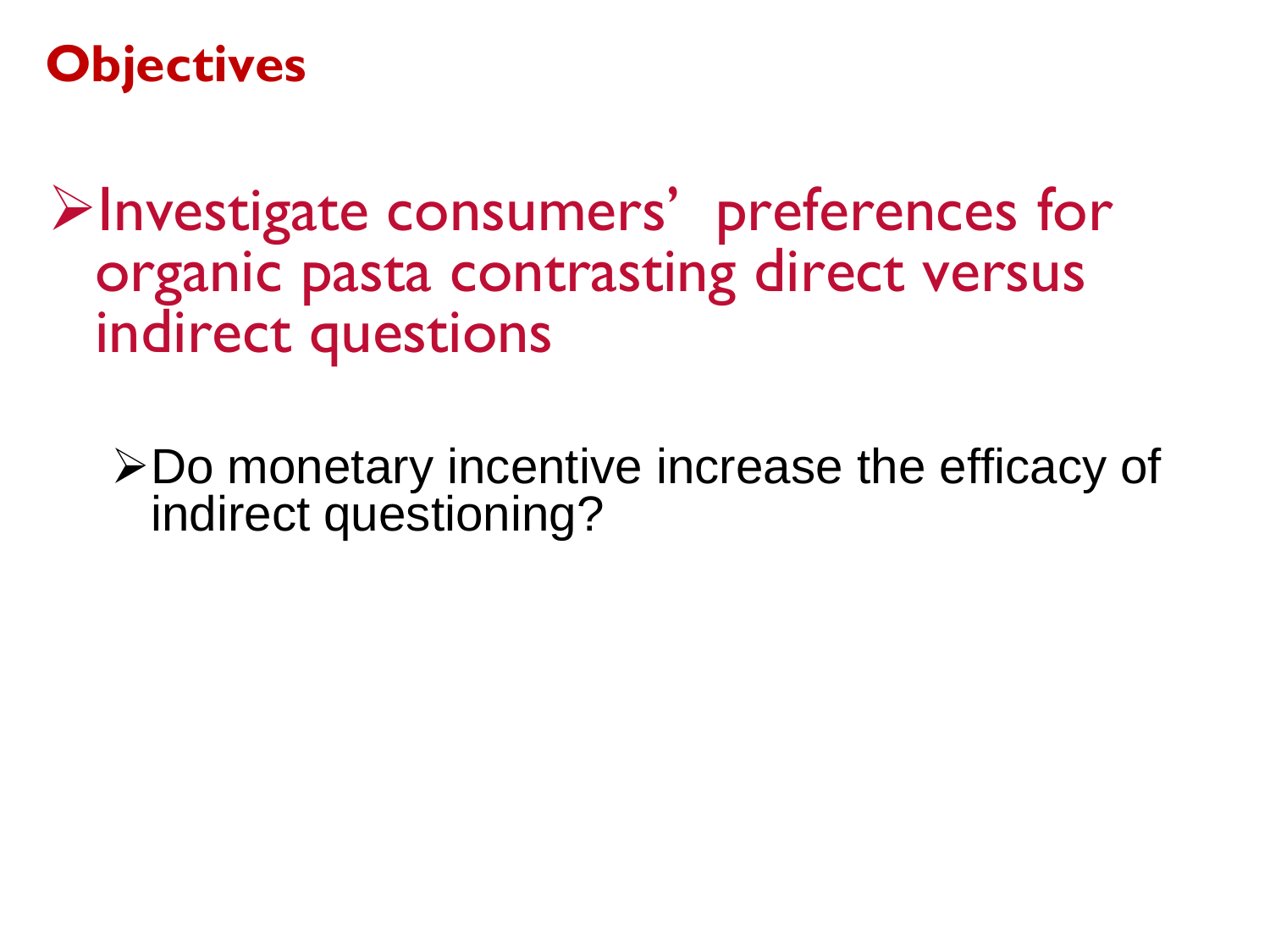#### **Attribute selection**

- 1. Literature review on organic and 'beyond-organic' consumption looking for attributes in three dimensions of sustainability (environmental, economic and social)
- 2. Focus group

#### All the attributes (concerning farming and processing) are already displayed in some labels of pasta on the shelves

| Table 1. Attributes and levels                   |            |                                    |
|--------------------------------------------------|------------|------------------------------------|
| Attribute                                        | <b>VAR</b> | Level                              |
| 100% Italian durum wheat                         | <b>OR</b>  | Yes/No                             |
| Produced from ancient durum cultivars            | <b>BD</b>  | Yes/No                             |
| Guarantee of fair price to producers             | QU         | Yes/No                             |
| With employment of disadvantaged people          | <b>SV</b>  | Yes/No                             |
| With renewable energy                            | EN         | Yes/No                             |
| Slow drying                                      | ΤR         | Yes/No                             |
| Price (Euros per 500 gr package of penne rigate) | <b>PR</b>  | 1.19, 1.69, 2.19, 2.69, 3.19, 3.69 |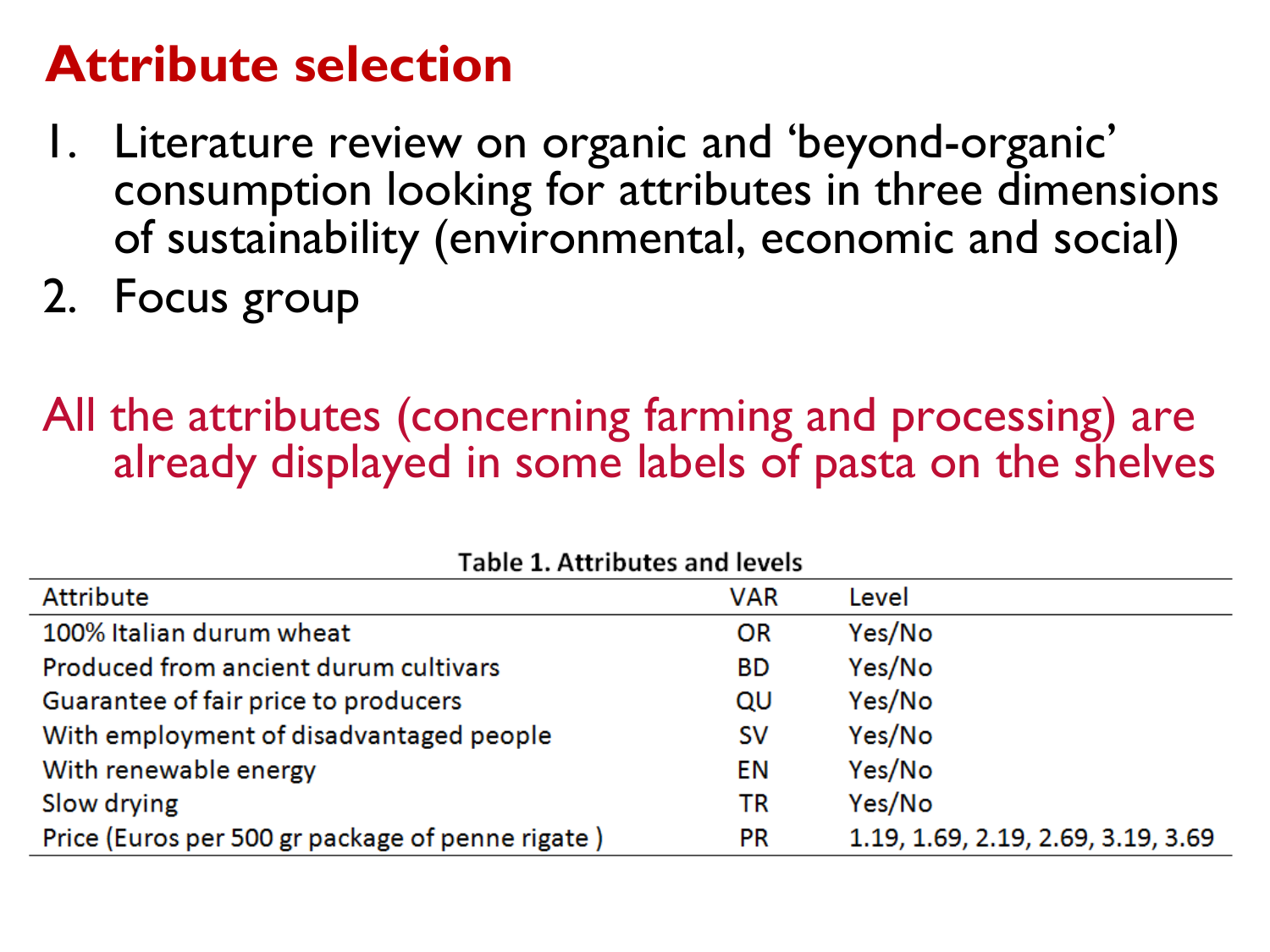# **The study design (1)**

- A pilot study (80 interviews) to estimate priors
- D-efficient block design: 24 choice situations, 4 blocks, 6 choice situations per respondent
- 3 alternatives per choice situation (2 unlabeled + "no-buy" option)
- Each respondent is presented with the 6 choice situations **twice**:
- $\triangleright$  Direct question (DQ):
	- $\triangleright$  choose which alternative you prefer
- $\triangleright$  Indirect question (IQ):
	- $\triangleright$  predict the percentage of customers choosing the three **alternatives**
- Within-subject design with randomization of the order of presentation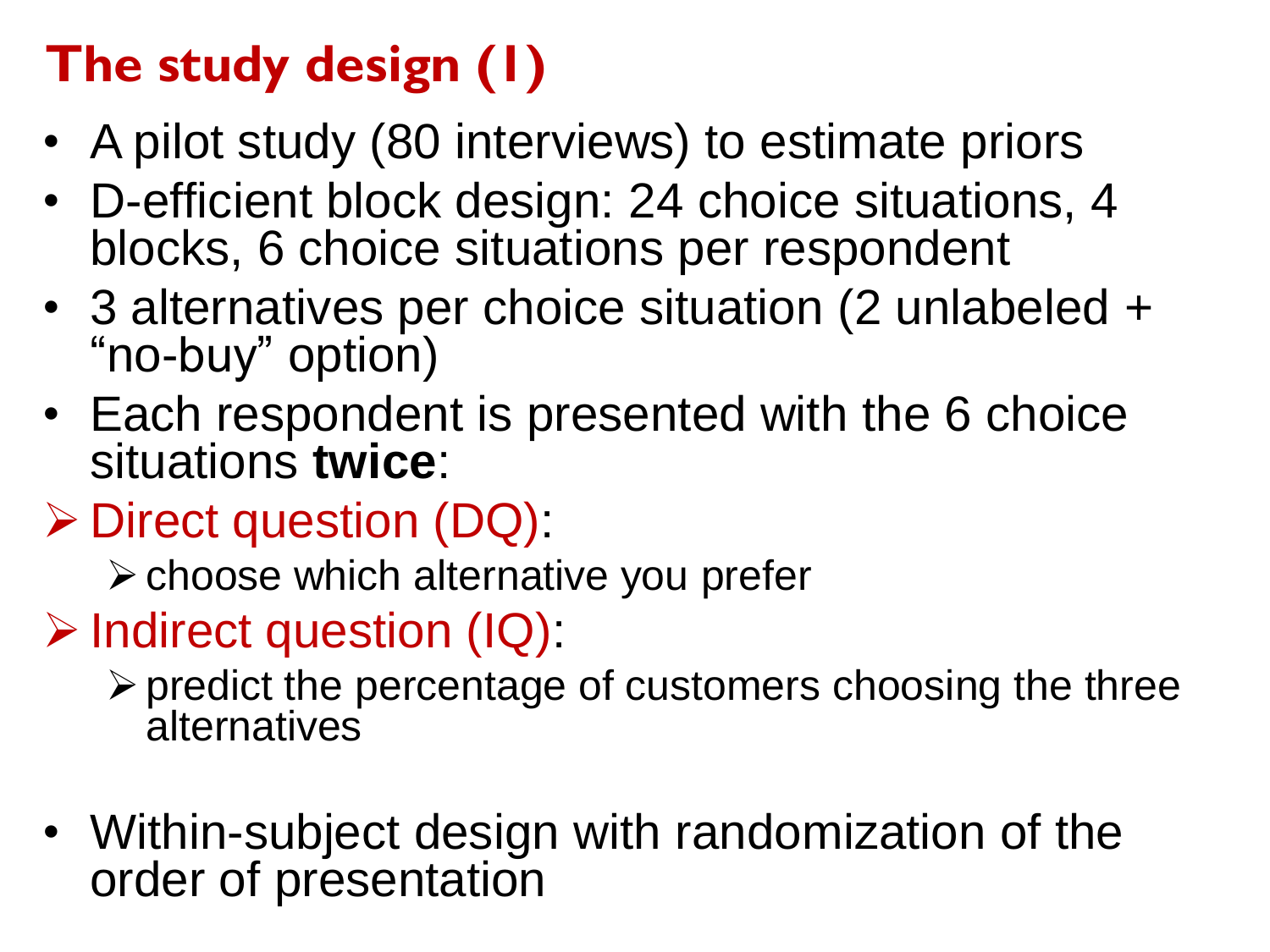#### **An example of choice card (DQ)**

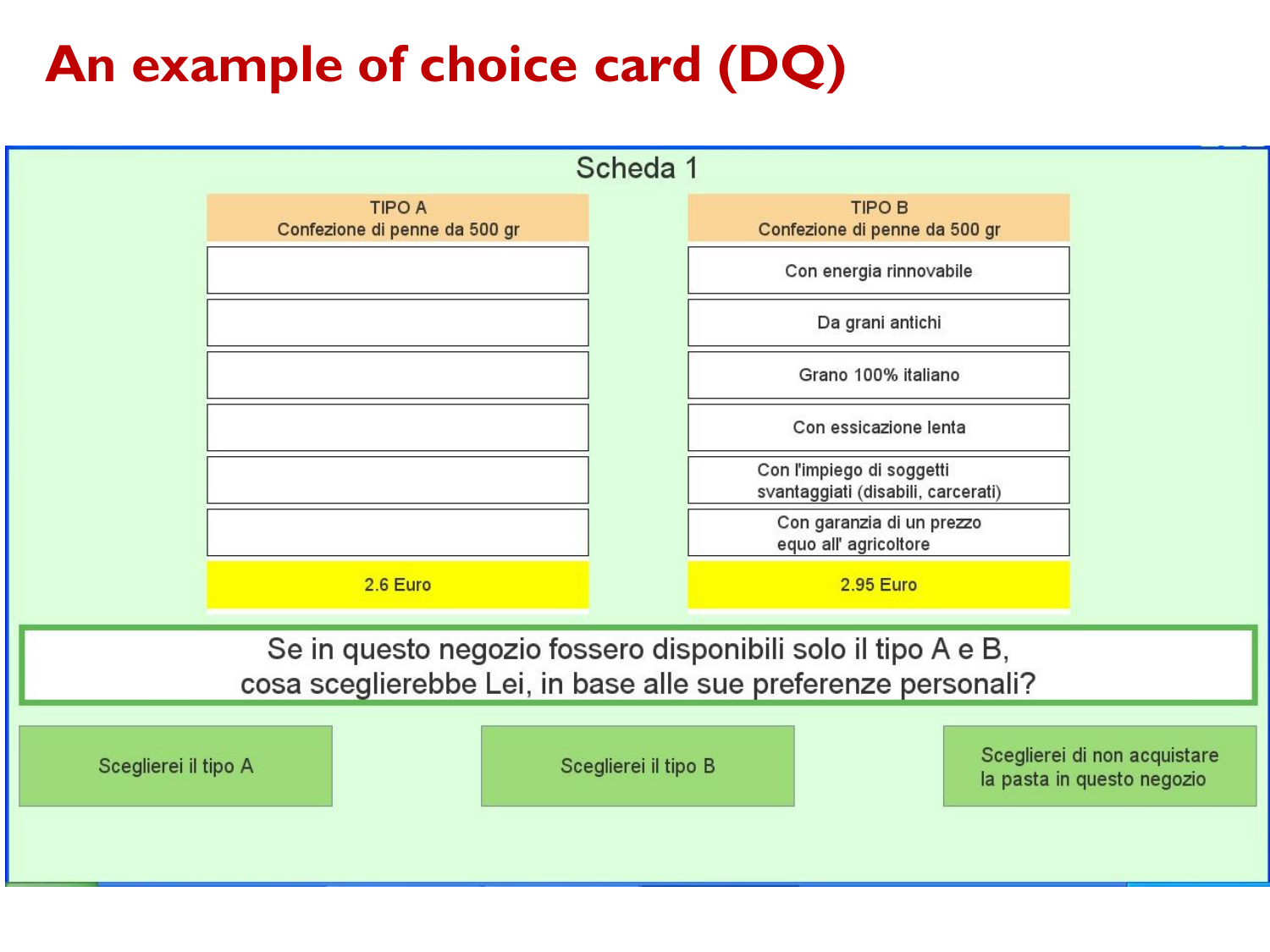### **An example of choice card (IQ)**

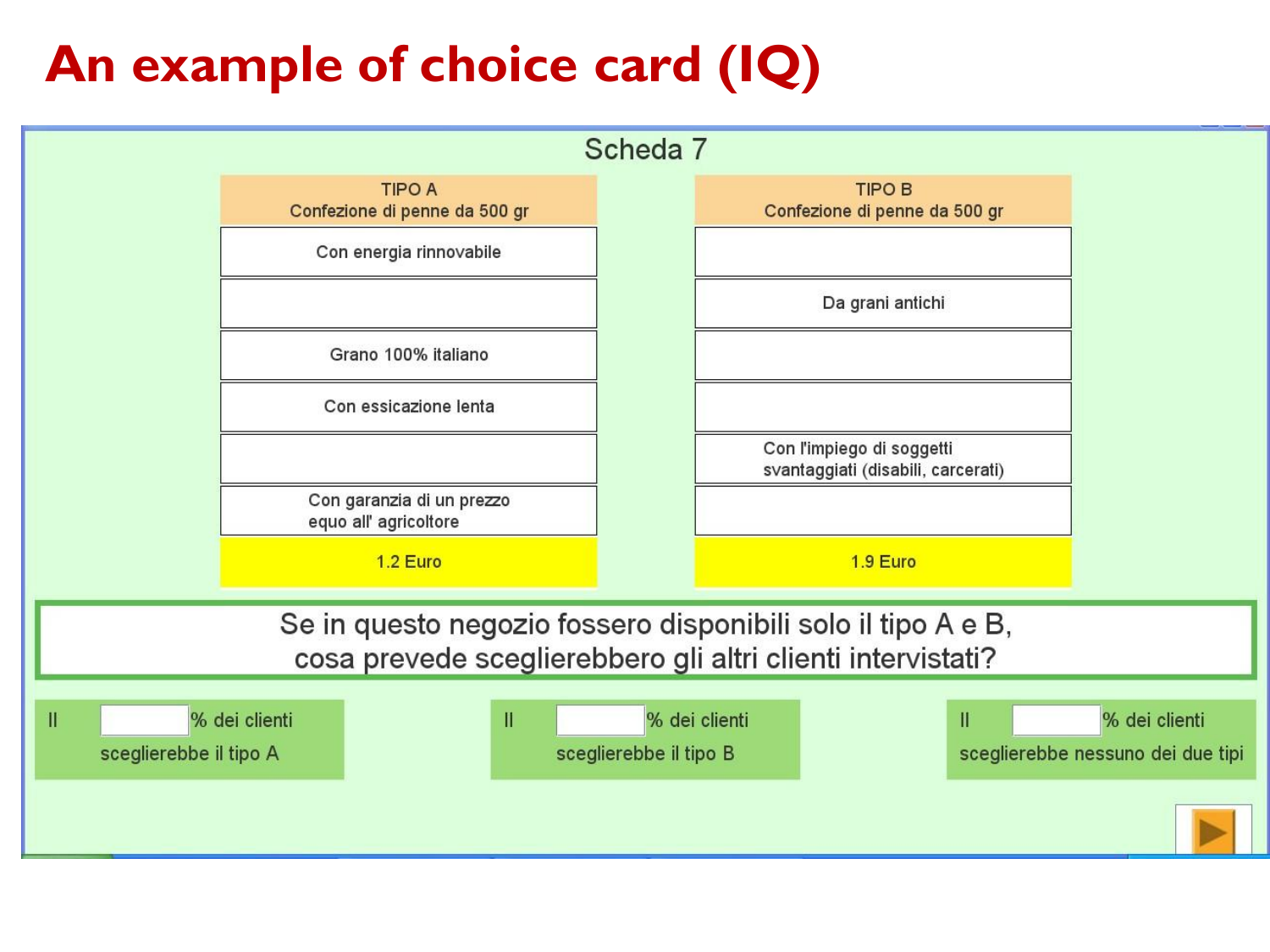#### **Treatments and hypotheses (1)**

To test whether monetary incentive increase the efficacy of indirect questioning:

- (i) no incentive (control treatment CT)
- (ii) incentive to provide accurate estimates of others' purchase intentions (incentivized treatment IT)

#### Economic incentive:

Store coupons of the value of 30 Euros assigned at the end of the study to 30% of respondents

#### Store coupons assignment:

- $\triangleright$  CT: randomly to the 30% of respondents
- $\triangleright$  IC: to the 30% of respondents with highest scores for accurate estimates of others' purchase intentions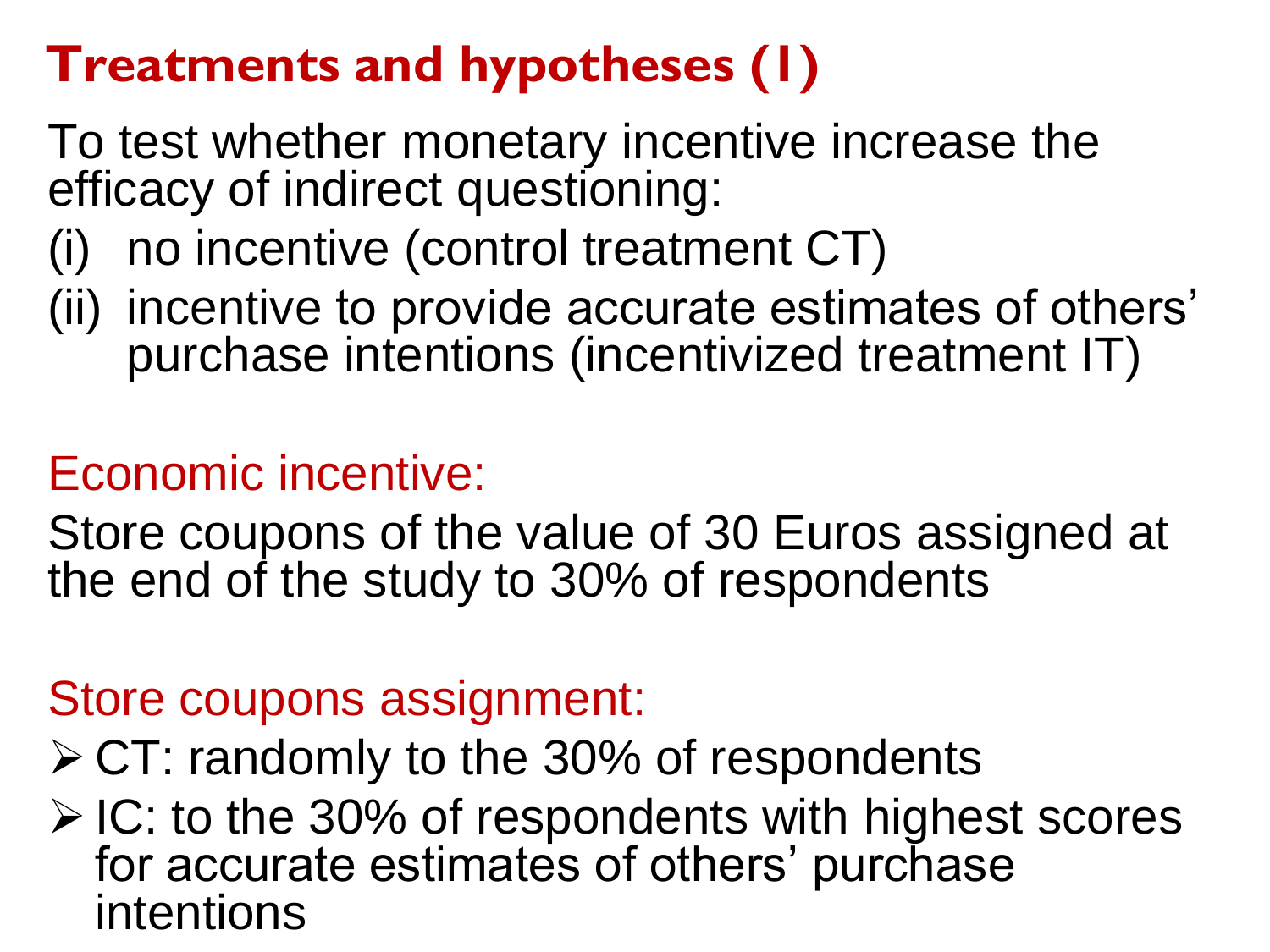#### **Treatments and hypotheses (II)**

| Treatments         | СT                                  | IТ                       |
|--------------------|-------------------------------------|--------------------------|
| Direct questioning | Choice self                         | Choice self              |
| (Dq)               | $(WTP_{Dq}^{CT})$                   | $(WTP_{Dq}^{IT})$        |
| Indirect question  | Predict others' choices             | Predict others' choices  |
| (Iq)               | (shares)                            | (shares)                 |
|                    | $(\mathrm{WTP_{Iq}}^{\mathrm{CT}})$ | $(WTP_{Iq}IT)$           |
| Monetary incentive | None                                | Linked to others' choice |
|                    |                                     | predictions              |

# $H$  M  $M$   $\text{TP}_{\text{Dq}}^{\text{CT}}$  > W  $\text{TP}_{\text{Iq}}^{\text{CT}}$  and  $\text{WTP}_{\text{Dq}}^{\text{IT}}$  > W  $\text{TP}_{\text{Iq}}^{\text{IT}}$

#### H2) WTP $_{\mathsf{Iq}}^{\mathsf{IT}}$   $\neq$  WTP $_{\mathsf{Iq}}^{\mathsf{CT}}$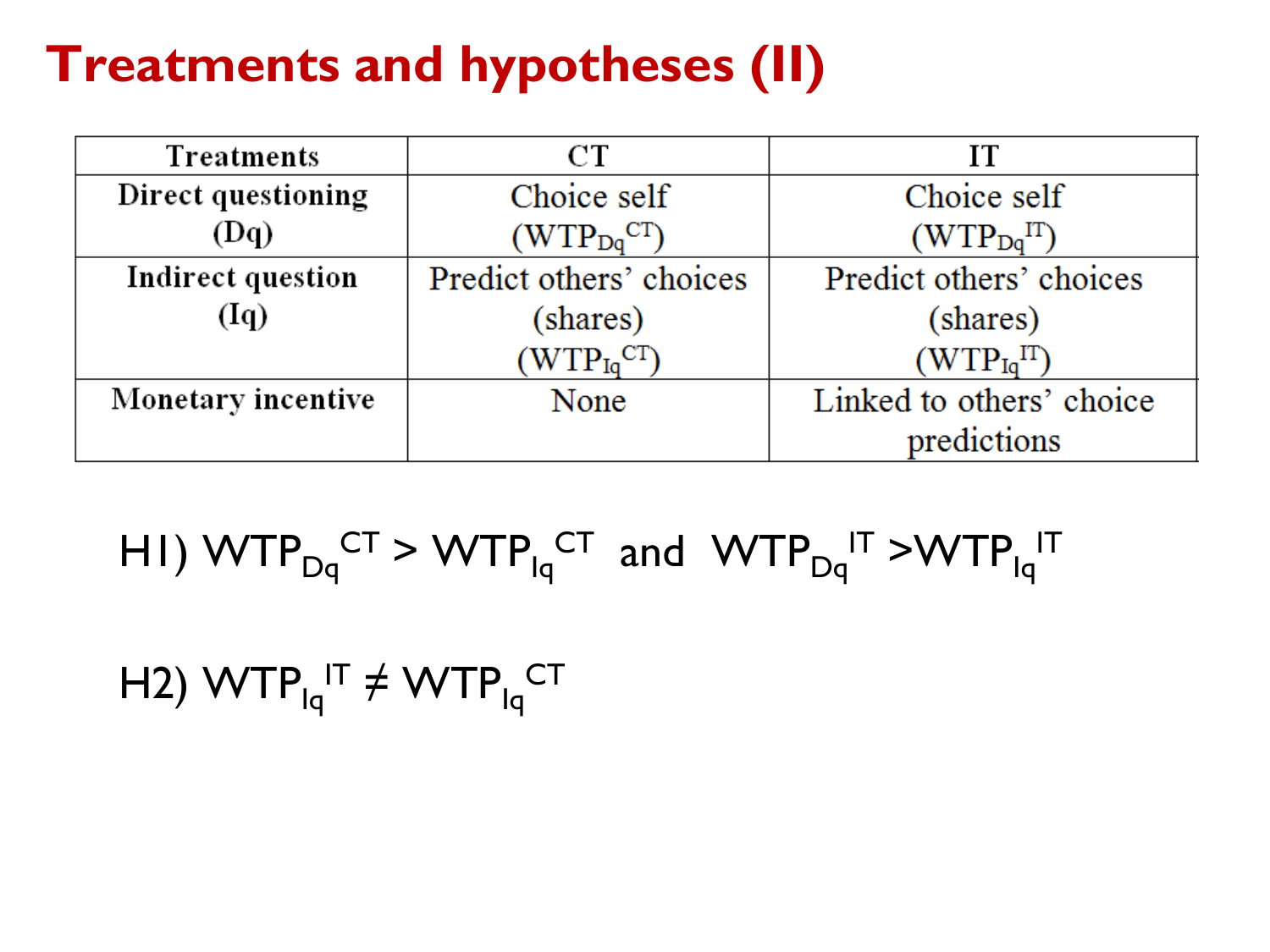#### **The survey administration**

- Intercept survey in a organic store chain in 3 large cities in Italy (Rom, Milan, Palermo)
- Data collected through CASI
- Eligibility to participate:
	- i) being habitual consumer of organic produce and
	- ii) buying organic durum wheat pasta at least in some occasions
- Respondents randomly assigned to the treatments
- 400 completed questionnaires:
	- 201 for control treatment (CT)
	- 199 for incentivized treatment (IT)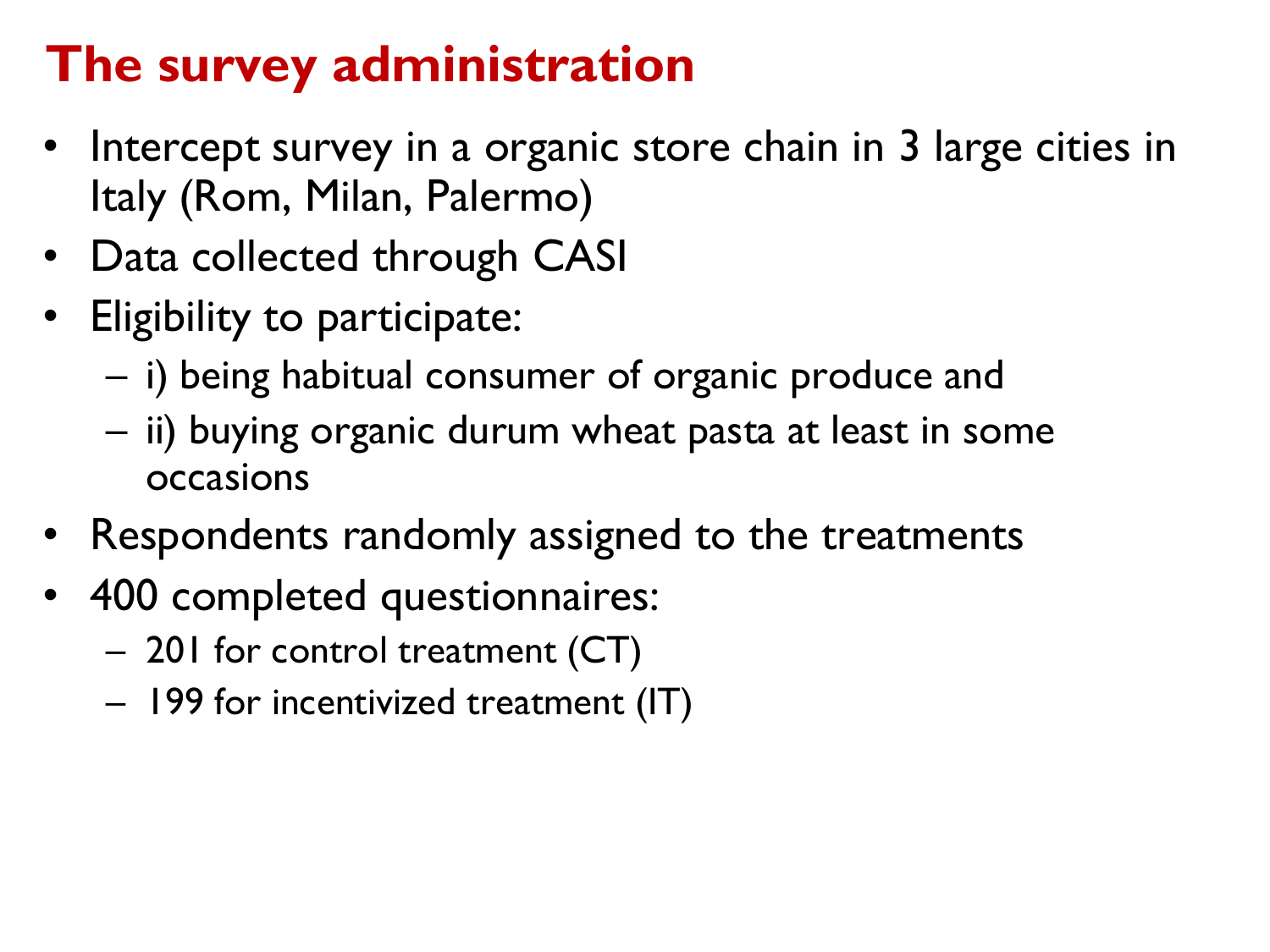#### **The results**

Analysis of socioeconomic characteristics:

- $\triangleright$  the two samples coming from the same population
- Respondents' perception about the private/public nature of the attributes

| <b>Attribute</b>        | Var       |           | <b>CT</b> | IТ    |
|-------------------------|-----------|-----------|-----------|-------|
| With renewable          | EN        | Av. Score | 4.015     | 4.005 |
| energy                  |           | <b>SD</b> | 1.116     | 1.126 |
| Produced from ancient   | <b>BD</b> | Av. Score | 2.552     | 2.633 |
| durum cultivars         |           | <b>SD</b> | 1.367     | 1.264 |
| 100% Italian durum      | <b>OR</b> | Av. Score | 3.159     | 3.045 |
| wheat                   |           | <b>SD</b> | 1.416     | 1.379 |
| Slow drying             | <b>TR</b> | Av. Score | 1.990     | 1.925 |
|                         |           | <b>SD</b> | 1.225     | 1.239 |
| With employment of      | <b>SV</b> | Av. Score | 4.184     | 4.312 |
| disadvantaged people    |           | <b>SD</b> | 1.127     | 1.032 |
| Guarantee of fair price | QU        | Av. Score | 3.652     | 3.975 |
| to producers            |           | <b>SD</b> | 1.330     | 1.269 |
| Number of               |           | 400       | 201       | 199   |
| respondents             |           |           |           |       |

Table 3. Perceived private and public nature of attributes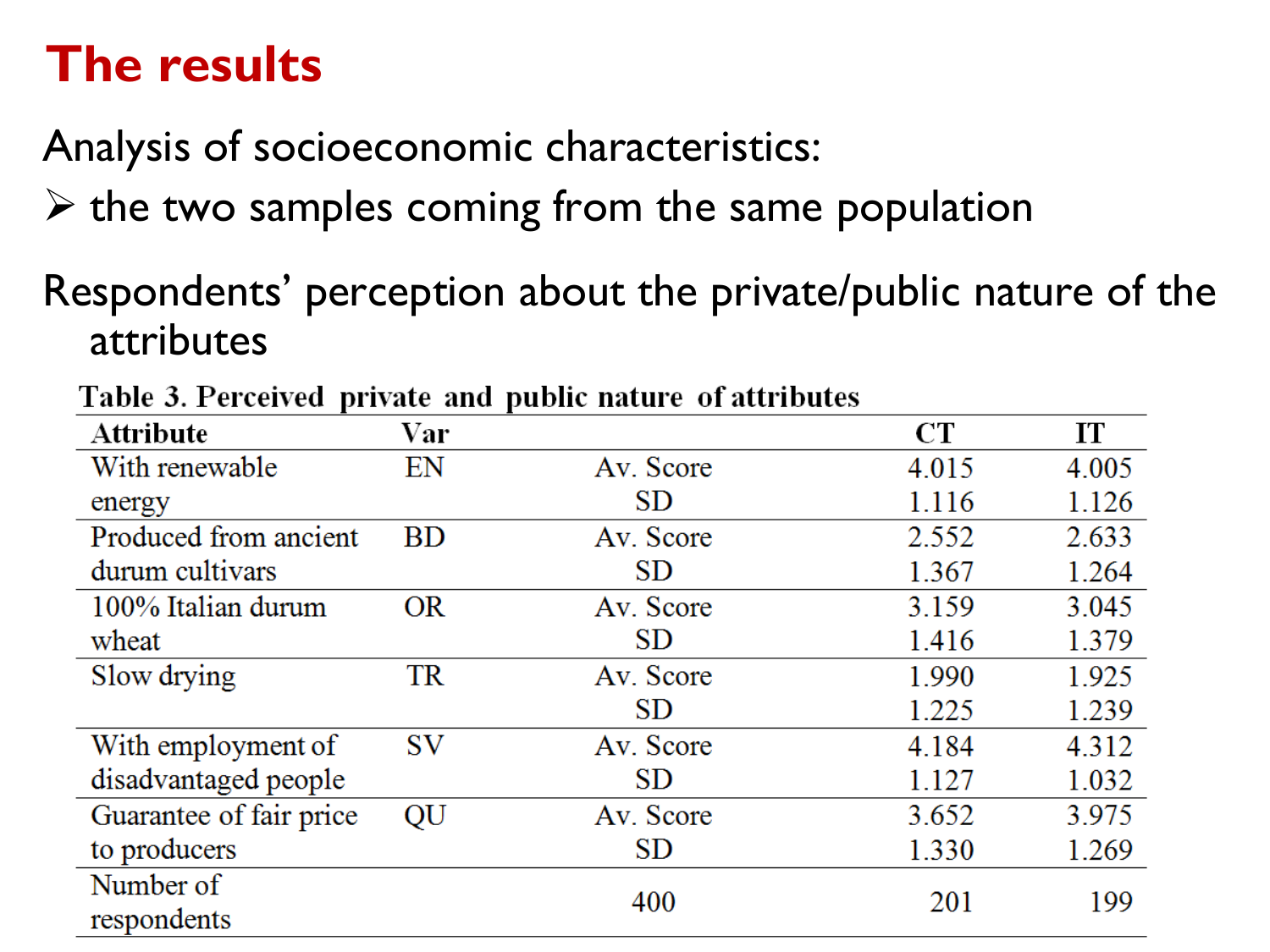### **Estimation strategy (I)**

MNL and RPL with all the non-monetary attributes normally distributed and price held fixed (Nlogit 5.0)

LLR test for parameters equality between DQ and IQ: rejected DQ estimated separately from IQ

#### Estimations on DQ:

LLR test for parameters equality across CT and IT: rejected CT and IT estimated separately

LLR test for parameters equality across order of presentation: rejected for CT but not for IT

split samples in DQ presented before and after IQ

RPL models provide better goodness of fit **WTPs** on RPL Krinsky and Robb (1986) parametric bootstrapping with 1,000 draws and Poe et al. (2005) complete combinatorial approach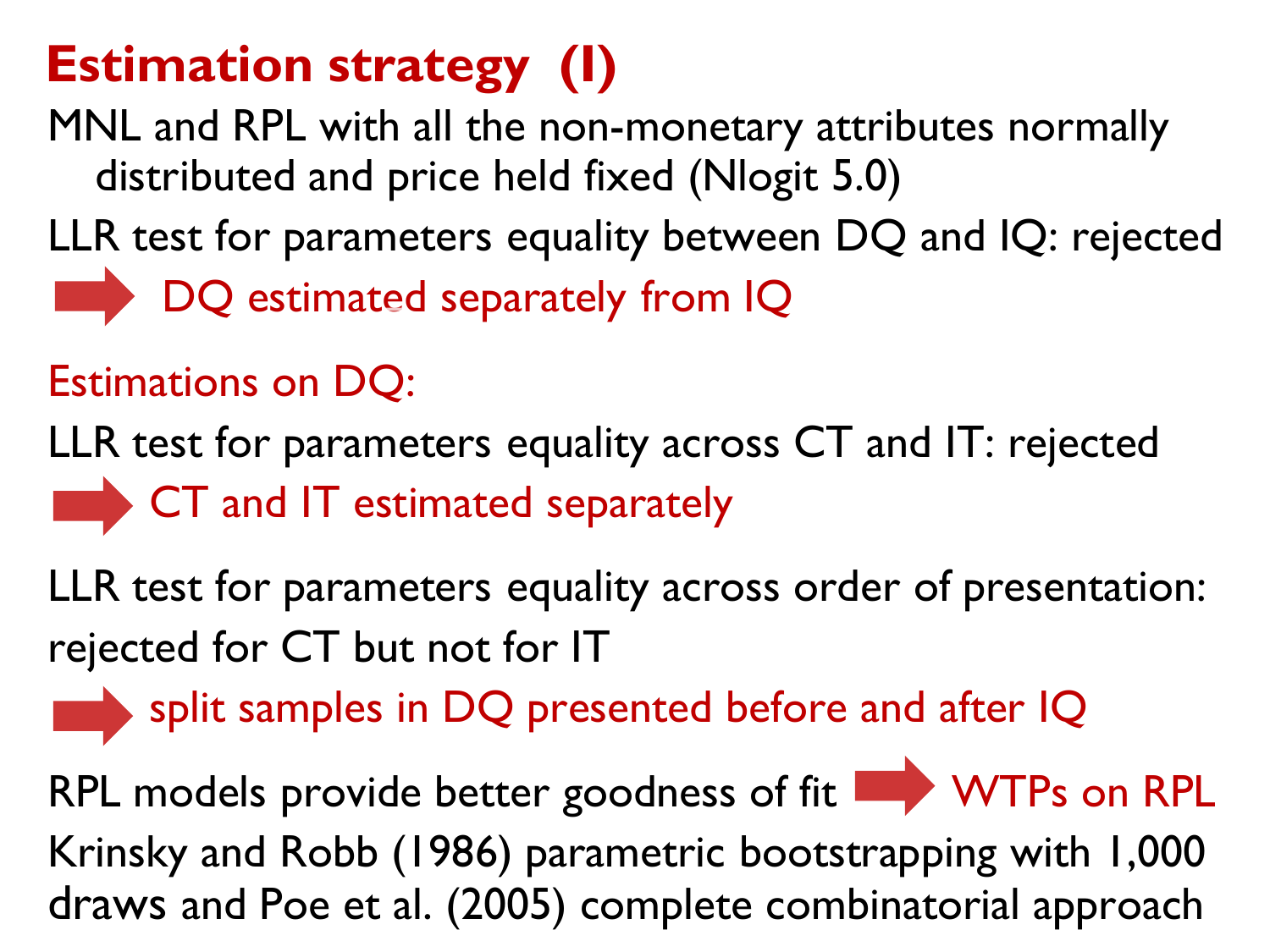#### **Results: WTPs from DQ before and after IQ (CT)**

Table 5. WTPs from direct questions and treatments – RPL Model

| Treatments | CT                   |                   |             | <b>CT</b>         | $CT$ <sup>A</sup><br>$(WTP_{Do}$<br>$CT$ <sup>B</sup><br>$>\!\!$ (WTP <sub>Da</sub> |
|------------|----------------------|-------------------|-------------|-------------------|-------------------------------------------------------------------------------------|
|            | (WTP <sub>Da</sub> ) | CT <sub>1</sub> A | $(WTP_{Dq}$ | $CT$ <sup>B</sup> | p-values                                                                            |
| EN         | 0.455                | **                | 0.353       | **                | 0.344                                                                               |
|            | [0.049]              | 1.013]            | [0.089]     | 0.6511            |                                                                                     |
| <b>BD</b>  | 0.906                | ***               | 0.881       | ***               | 0.444                                                                               |
|            | [0.521]              | 1.642]            | [0.557]     | 1.246]            |                                                                                     |
| <b>OR</b>  | 1.513                | **                | 1.193       | ***               | 0.204                                                                               |
|            | [0.931]              | 2.502]            | [0.843]     | 1.627]            |                                                                                     |
| <b>TR</b>  | 0.322                | ***               | 0.273       | ***               | 0.392                                                                               |
|            | [0.034]              | 0.733]            | [0.079]     | 0.512]            |                                                                                     |
| <b>SV</b>  | 0.790                | ***               | 0.310       | **                | 0.031                                                                               |
|            | [0.410]              | 1.459]            | [0.062]     | 0.6331            |                                                                                     |
| QU         | 0.980                | ***               | 0.384       | $* *$             | 0.016                                                                               |
|            | [0.529]              | 1.811]            | [0.114]     | 0.7111            |                                                                                     |

(A) indicates Direct Questions presented before Inferred Questions

(B) indicates Direct Questions presented after Inferred Questions

\*\*\*, \*\* and \* for 1%, 5% and 10% significance levels of the non-price coefficients, respectively Numbers in brackets are 95% confidence interval estimated using Krinsky-Robb (1986) parametric bootstrapping method. P-Values were determined by applying the nonparametric combinatorial method (Poe et al., 2005) to 1,000 Krinsky–Robb (1986) bootstrapped WTP estimates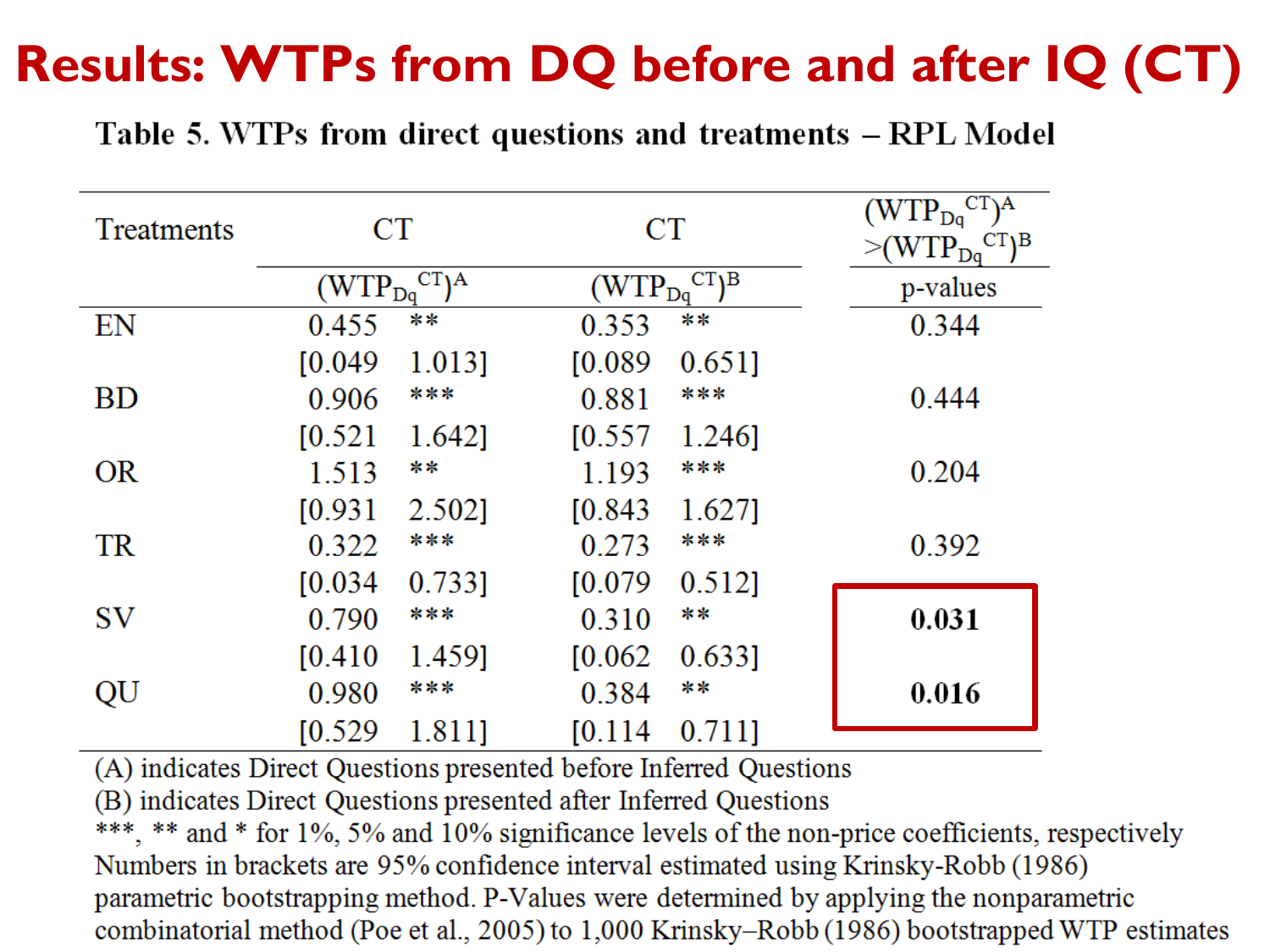### **Results: WTPs from DQ before and after IQ (IT)**

Table 6. WTPs from direct questions and treatments – RPL Model

| Treatments |             | IT<br>IΤ        |                      |             | IT)A<br>${\rm WTP}_{\rm Da}$<br>$IT$ <sub>B</sub><br>$(\mathrm{WTP}_{\mathrm{D}_0})$ |
|------------|-------------|-----------------|----------------------|-------------|--------------------------------------------------------------------------------------|
|            | $(WTP_{Da}$ | $IT\setminus A$ | (WTP <sub>Da</sub> ) | $IT\Bigr)B$ | p-values                                                                             |
| EN         | 0.516       | ***             | 0.431                | ***         | 0.320                                                                                |
|            | [0.260]     | 0.7961          | [0.164]              | 0.744]      |                                                                                      |
| <b>BD</b>  | 0.486       | ***             | 0.598                | ***         | 0.728                                                                                |
|            | [0.277]     | 0.743]          | [0.345]              | 0.9781      |                                                                                      |
| <b>OR</b>  | 1.083       | ***             | 1.454                | ***         | 0.897                                                                                |
|            | [0.681]     | 1.561]          | [1.086]              | 2.008]      |                                                                                      |
| TR         | 0.161       | **              | 0.335                | ***         | 0.866                                                                                |
|            | $[-0.028]$  | 0.387]          | [0.117]              | 0.600       |                                                                                      |
| SV         | 0.290       | ***             | 0.463                | **          | 0.834                                                                                |
|            | [0.070]     | 0.559]          | [0.212]              | 0.8611      |                                                                                      |
| QU         | 0.513       | ***             | 0.426                | ***         | 0.360                                                                                |
|            | [0.209]     | 0.890]          | [0.168]              | 0.8051      |                                                                                      |

(A) indicates Direct Questions presented before Inferred Questions

(B) indicates Direct Questions presented after Inferred Questions

\*\*\*, \*\* and \* for 1%, 5% and 10% significance levels of the non-price coefficients, respectively Numbers in brackets are 95% confidence interval estimated using Krinsky-Robb (1986) parametric bootstrapping method. P-Values were determined by applying the nonparametric combinatorial method (Poe et al., 2005) to 1,000 Krinsky–Robb (1986) bootstrapped WTP estimates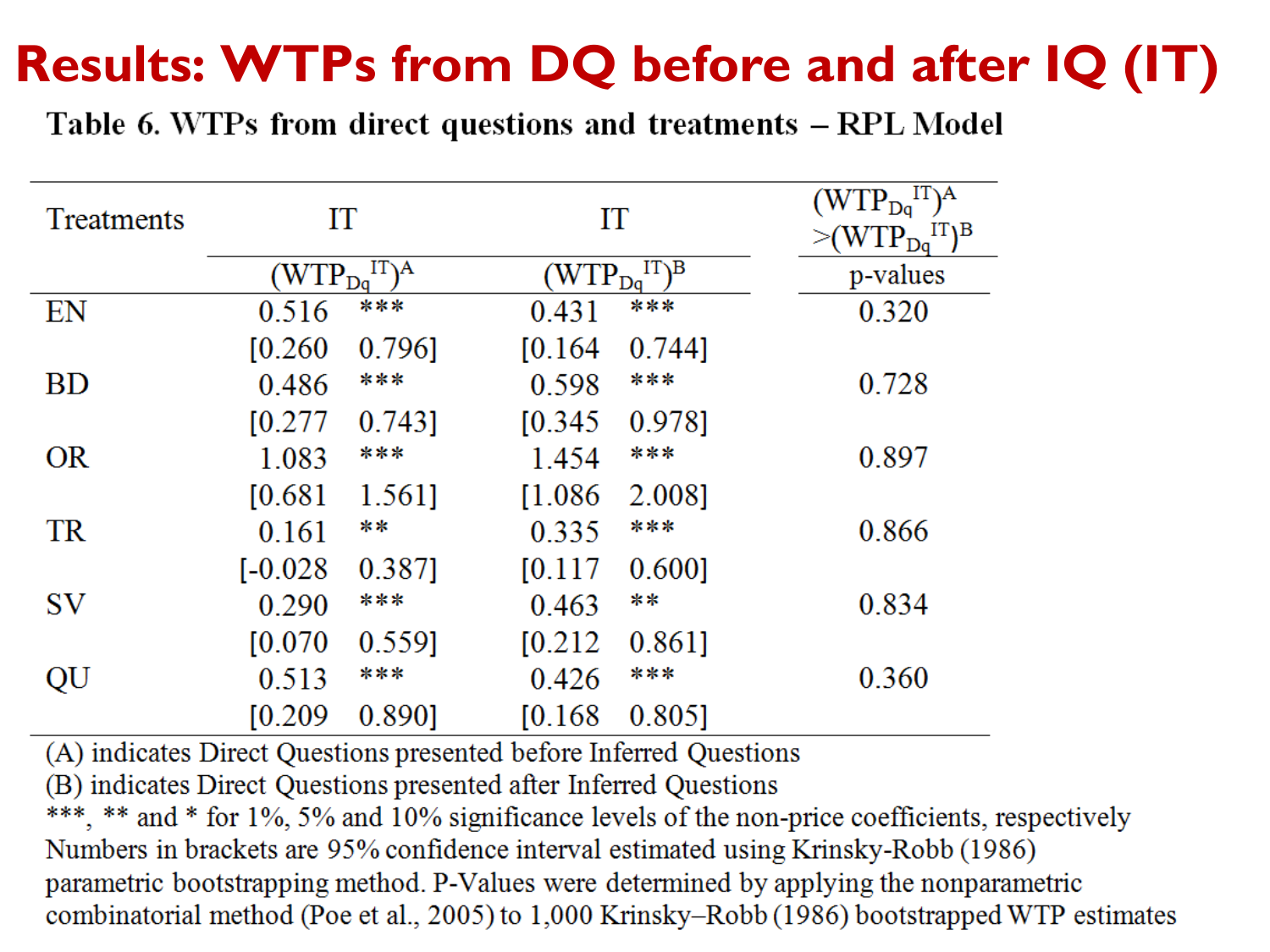# **Results: WTPs from DQ asked before IQ (A)**

#### Table 4. WTPs from direct questions and treatments – RPL Model

| <b>Treatments</b> |             | <b>CT</b>         | IT          |         | $\binom{IT}{A}$<br>$(\mathrm{WTP}_{\mathrm{D} \mathrm{q}})$<br>$CT$ <sup>A</sup><br>$\leq$ (WTP <sub>Da</sub> |
|-------------------|-------------|-------------------|-------------|---------|---------------------------------------------------------------------------------------------------------------|
|                   | $(WTP_{Da}$ | CT <sub>1</sub> A | $(WTP_{Dq}$ | $IT\$ A | p-values                                                                                                      |
| EN                | 0.455       | $**$              | 0.516       | ***     | 0.596                                                                                                         |
|                   | [0.049]     | 1.013]            | [0.260]     | 0.796]  |                                                                                                               |
| <b>BD</b>         | 0.906       | ***               | 0.486       | ***     | 0.040                                                                                                         |
|                   | [0.521]     | 1.642]            | [0.277]     | 0.743]  |                                                                                                               |
| <b>OR</b>         | 1.513       | **                | 1.083       | ***     | 0.134                                                                                                         |
|                   | [0.931]     | 2.502]            | [0.681]     | 1.5611  |                                                                                                               |
| <b>TR</b>         | 0.322       | ***               | 0.161       | **      | 0.181                                                                                                         |
|                   | [0.034]     | 0.7331            | $[-0.028]$  | 0.387]  |                                                                                                               |
| <b>SV</b>         | 0.790       | ***               | 0.290       | ***     | 0.019                                                                                                         |
|                   | [0.410]     | 1.459]            | [0.070]     | 0.559]  |                                                                                                               |
| QU                | 0.980       | ***               | 0.513       | ***     | 0.050                                                                                                         |
|                   | [0.529]     | 1.811]            | [0.209]     | 0.8901  |                                                                                                               |

(A) indicates Direct Questions presented before Inferred Questions

\*\*\*, \*\* and \* for 1%, 5% and 10% significance levels of the non-price coefficients, respectively Numbers in brackets are 95% confidence interval estimated using Krinsky-Robb (1986) parametric bootstrapping method. P-Values were determined by applying the nonparametric combinatorial method (Poe et al., 2005) to 1,000 Krinsky–Robb (1986) bootstrapped WTP estimates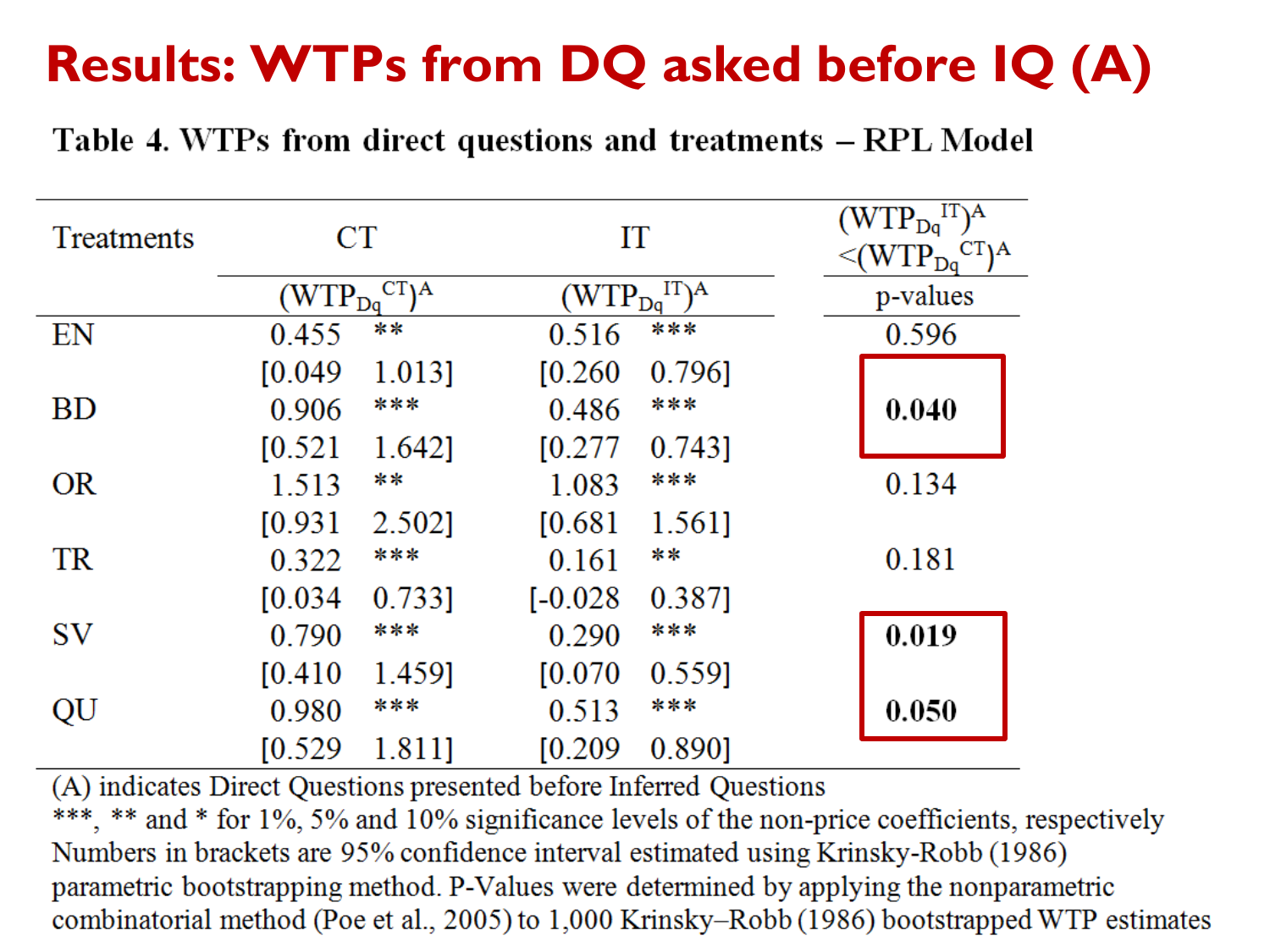# **Estimation strategy (II)**

#### Estimations on IQ:

LLR test for parameters equality across CT and IT: unable to rejected

LLR test for parameters equality across order of presentation: unable to reject

MNL and RPL models: no evidence of preference heterogeneity **WTPs** on MNL

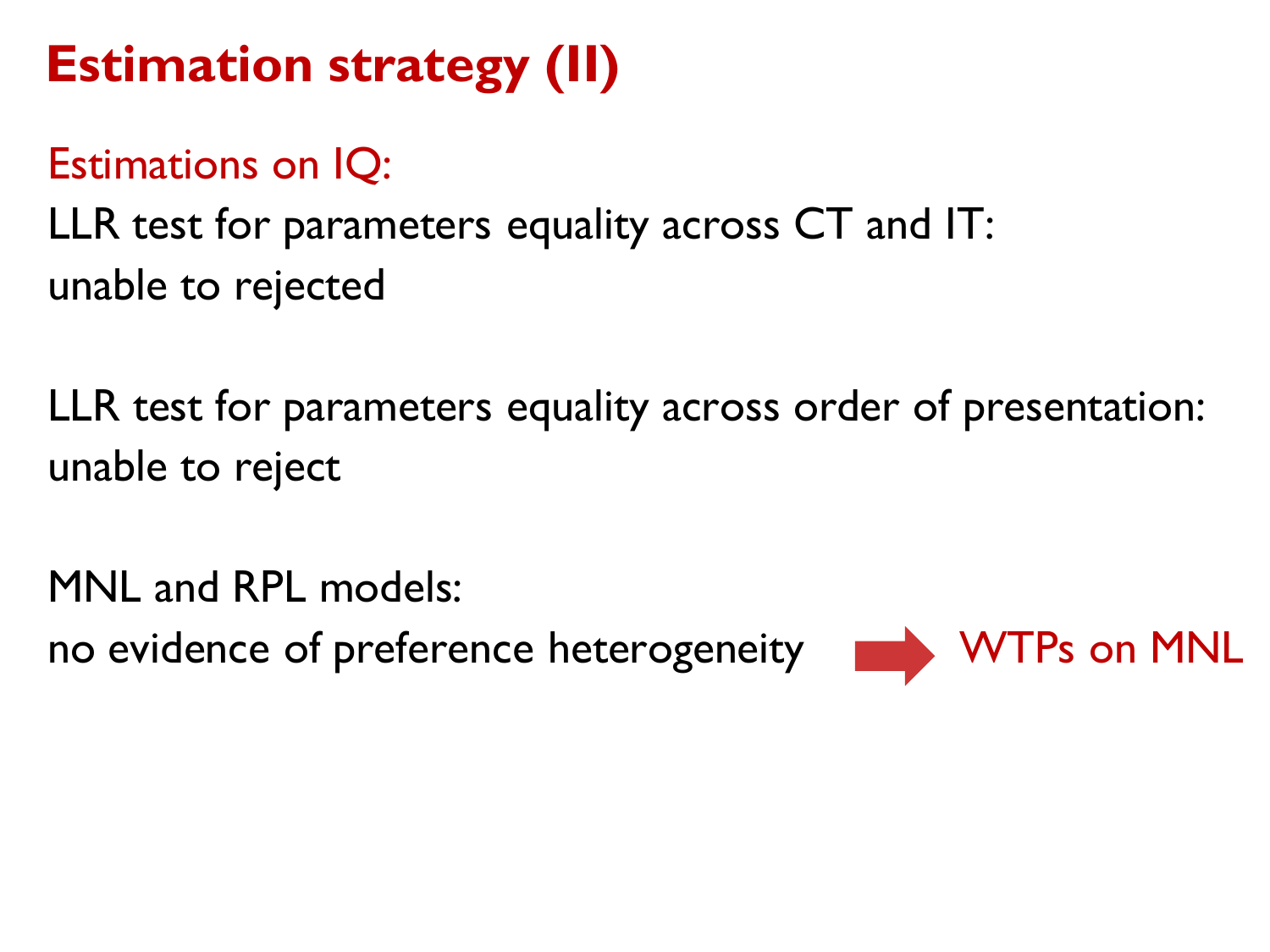#### **Results: WTPs from IQ**

Table 7. WTPs from inferred valuation and treatments  $-MNL$ 

| Treatments | CT                   |           | IT                |        | p-values                           |
|------------|----------------------|-----------|-------------------|--------|------------------------------------|
|            |                      |           |                   |        | $(WTP_{Iq}^{CT})$                  |
|            | $(WTP_{Iq}^{CT})$    |           | $(WTP_{Iq}^{IT})$ |        | $\geq$ (WTP $_{\rm Iq}^{\rm IT}$ ) |
| EN         | 0.356                | ***       | 0.220             | **     | 0.210                              |
|            | $\left[0.131\right]$ | 0.625     | [0.016]           | 0.466  |                                    |
| <b>BD</b>  | 0.300                | ***       | 0.260             | **     | 0.422                              |
|            | [0.070]              | 0.597]    | $[0.062]$         | 0.496] |                                    |
| <b>OR</b>  | 0.572                | ***       | 0.570             | ***    | 0.489                              |
|            | [0.329]              | 0.882]    | [0.327]           | 0.884] |                                    |
| <b>TR</b>  | 0.151                |           | 0.145             |        | 0.497                              |
|            | $[-0.064]$           | 0.393]    | $[-0.059]$        | 0.394] |                                    |
| <b>SV</b>  | 0.257                | **        | 0.244             | **     | 0.472                              |
|            | [0.027]              | 0.494]    | [0.038]           | 0.478] |                                    |
| QU         | 0.266                | **        | 0.242             | **     | 0.450                              |
|            | [0.049]              | $0.533$ ] | [0.012]           | 0.501  |                                    |

\*\*\*, \*\* and \* for 1%, 5% and 10% significance levels of the non-price coefficients, respectively Numbers in brackets are 95% confidence interval estimated using Krinsky-Robb (1986) parametric bootstrapping method. P-Values were determined by applying the nonparametric combinatorial method (Poe et al., 2005) to 1,000 Krinsky–Robb (1986) bootstrapped WTP estimates

 $\textsf{WTP}_{\mathsf{Iq}}^{\mathsf{IT}} \neq \textsf{WTP}_{\mathsf{Iq}}^{\mathsf{CT}}$  not confirmed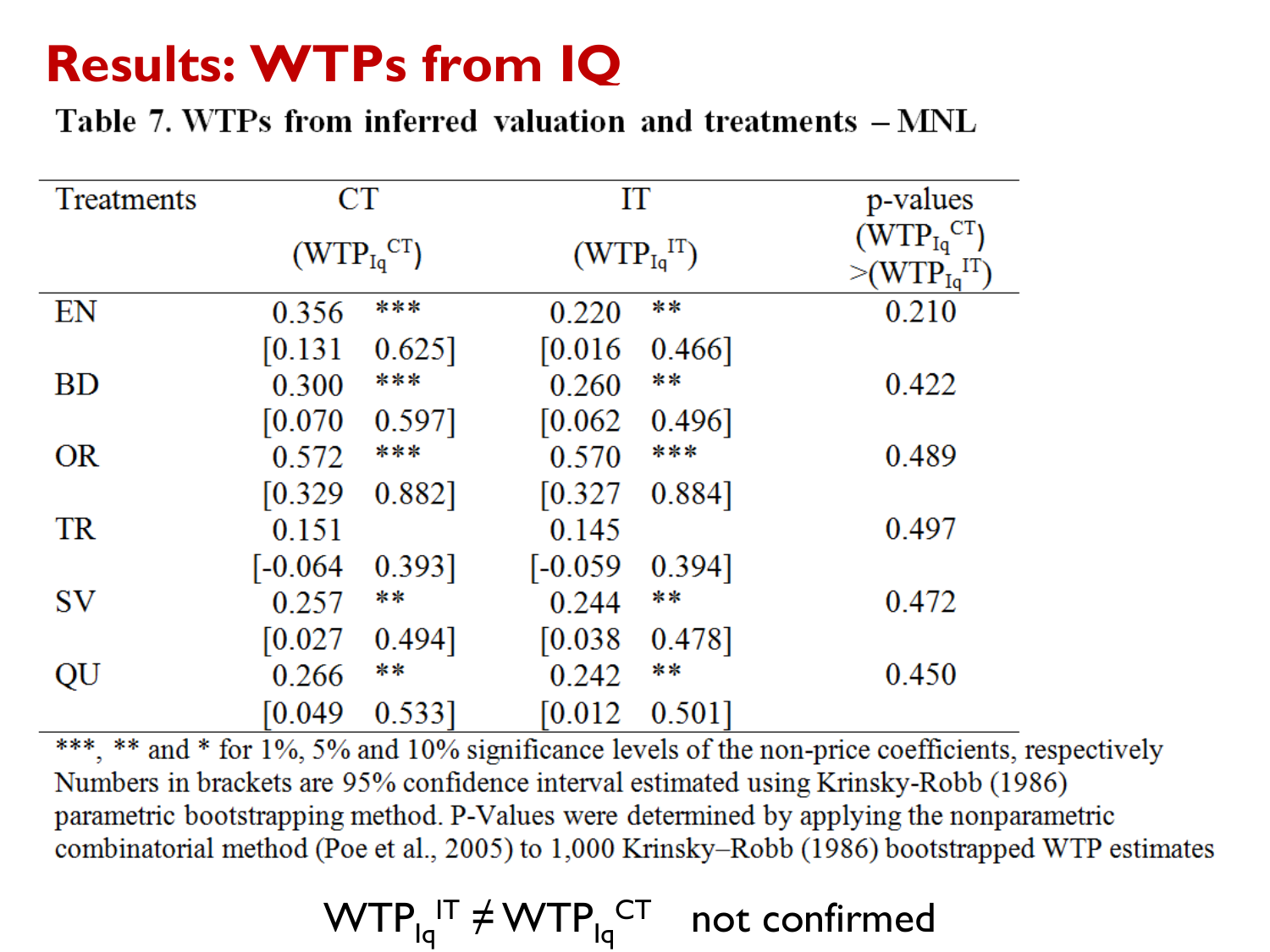#### **Results: Contrast between WTPs from DQ and IQ**

| Table 8. Comparison of WTPs obtained through direct and indirect questions and treatments |  |  |
|-------------------------------------------------------------------------------------------|--|--|
|-------------------------------------------------------------------------------------------|--|--|

|           |         |                     |                   |           |                     |        |                   |           |         | p-values |
|-----------|---------|---------------------|-------------------|-----------|---------------------|--------|-------------------|-----------|---------|----------|
|           |         | $(WTPDqCT)A$        | $(WTP_{Iq}^{CT})$ |           | $(WTP_{Dq}^{IT})^A$ |        | $(WTP_{Iq}^{IT})$ |           | $CT^A>$ | $IT^A >$ |
|           |         | $(CT^{\mathbf{A}})$ | (CT)              |           | $(IT^A)$            |        | (TT)              |           | CT      | IT       |
| EN        | 0.455   | **                  | 0.356             | ***       | 0.516               | ***    | 0.220             | **        | 0.349   | 0.048    |
|           | [0.049] | 1.013]              | [0.131]           | $0.625$ ] | [0.260]             | 0.796] | [0.016]           | $0.466$ ] |         |          |
| <b>BD</b> | 0.906   | ***                 | 0.300             | ***       | 0.486               | ***    | 0.260             | **        | 0.007   | 0.089    |
|           | [0.521] | 1.642]              | [0.070]           | 0.597]    | [0.277]             | 0.743] | [0.062]           | 0.496     |         |          |
| <b>OR</b> | 1.513   | **                  | 0.572             | ***       | 1.083               | ***    | 0.570             | ***       | 0.002   | 0.025    |
|           | [0.931] | 2.502]              | [0.329]           | 0.882]    | [0.681]             | 1.561] | [0.327]           | 0.884]    |         |          |
| <b>TR</b> | 0.322   | ***                 | 0.151             |           | 0.161               | **     | 0.145             |           | 0.176   | 0.472    |
|           | [0.034] | 0.733]              | $[-0.064]$        | 0.393]    | $[-0.028]$          | 0.387] | $[-0.059]$        | 0.394]    |         |          |
| <b>SV</b> | 0.790   | ***                 | 0.257             | **        | 0.290               | ***    | 0.244             | **        | 0.011   | 10.385   |
|           | [0.410] | 1.459]              | [0.027]           | 0.494]    | [0.070]             | 0.559] | [0.038]           | 0.478]    |         |          |
| QU        | 0.980   | ***                 | 0.266             | **        | 0.513               | ***    | 0.242             | **        | 0.003   | 0.094    |
|           | [0.529] | 1.811]              | [0.049]           | $0.533$ ] | [0.209]             | 0.890] | [0.012]           | 0.501     |         |          |

 $\text{WTP}_{\text{Dq}}^{\text{\; CT}}$  >  $\text{WTP}_{\text{Iq}}^{\text{\; CT}}$  : confirmed for all attributes except EN

 $\textsf{WTP}_{\mathsf{Dq}}^{\mathsf{IT}}$  >WTP $_{\mathsf{Iq}}^{\mathsf{IT}}$  : confirmed for all attributes except SV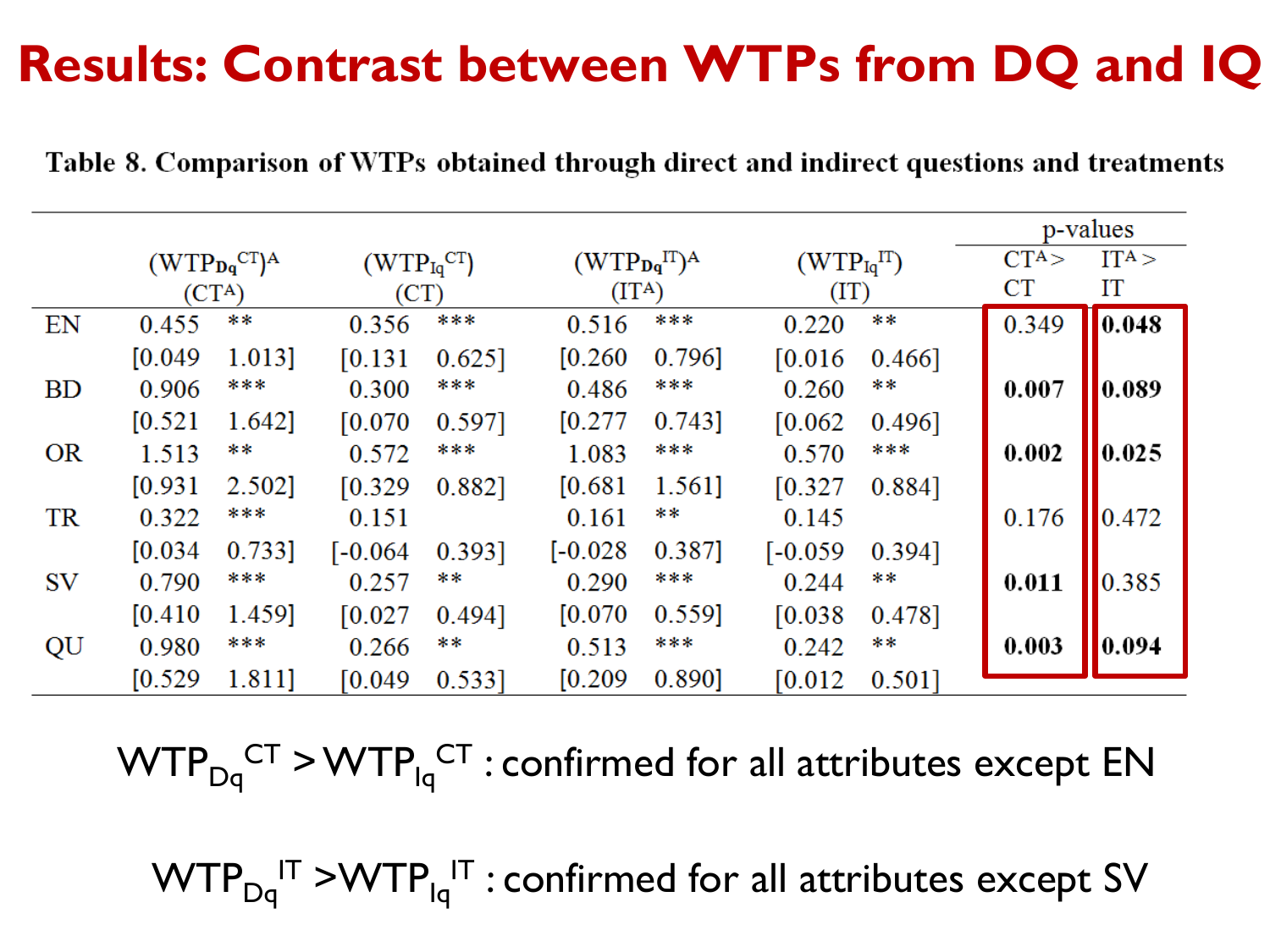### **Results: Contrast between WTPs from DQ and IQ**

Table 8. Comparison of WTPs obtained through direct and indirect questions and treatment

|                     |                    |              |                   |           |              |                    |                |        | p-values |          |
|---------------------|--------------------|--------------|-------------------|-----------|--------------|--------------------|----------------|--------|----------|----------|
|                     |                    | $(WTPDqCT)A$ | $(WTP_{Iq}^{CT})$ |           | $(WTPDqIT)A$ |                    | $(WTP_{Iq}IT)$ |        | $CT^A>$  | $IT^A >$ |
|                     | (CT <sup>A</sup> ) |              | (CT)              |           |              | (IT <sup>A</sup> ) |                | (TT)   |          | IT       |
| EN                  | 0.455              | **           | 0.356             | ***       | 0.516        | ***                | 0.220          | **     | 0.349    | 0.048    |
|                     | [0.049]            | 1.013]       | [0.131]           | $0.625$ ] | [0.260]      | 0.796]             | [0.016]        | 0.466  |          |          |
| <b>BD</b>           | 0.906              | ***          | 0.300             | ***       | 0.486        | ***                | 0.260          | **     | 0.007    | 0.089    |
|                     | [0.521]            | 1.642]       | [0.070]           | 0.597]    | [0.277]      | 0.743]             | [0.062]        | 0.496] |          |          |
| <b>OR</b>           | 1.513              | **           | 0.572             | ***       | 1.083        | ***                | 0.570          | ***    | 0.002    | 0.025    |
|                     | [0.931]            | 2.502]       | [0.329]           | 0.882]    | [0.681]      | 1.561]             | [0.327]        | 0.884] |          |          |
| TR                  | 0.322              | ***          | 0.151             |           | 0.161        | **                 | 0.145          |        | 0.176    | 0.472    |
|                     | [0.034]            | 0.733]       | $[-0.064]$        | 0.393]    | $[-0.028]$   | 0.387]             | $[-0.059]$     | 0.394] |          |          |
| <b>SV</b>           | 0.790              | ***          | 0.257             | **        | 0.290        | ***                | 0.244          | **     | 0.011    | 0.385    |
|                     | [0.410]            | 1.459]       | [0.027]           | 0.494]    | [0.070]      | 0.559]             | [0.038]        | 0.478] |          |          |
| QU                  | 0.980              | ***          | 0.266             | **        | 0.513        | ***                | 0.242          | **     | 0.003    | 0.094    |
|                     | [0.529]            | 1.811]       | [0.049]           | $0.533$ ] | [0.209]      | 0.890]             | [0.012]        | 0.501  |          |          |
| Aver. Ratio<br>2.76 |                    |              |                   |           |              |                    | 1.88           |        |          |          |
| Dir/Indir           |                    |              |                   |           |              |                    |                |        |          |          |

\*\*\*, \*\* and \* for 1%, 5% and 10% significance levels of the non-price coefficients, respectively The ratio between WTPs obtained from direct and indirect questions are calculated excluding TR which is r statistically significant in the inferred valuation.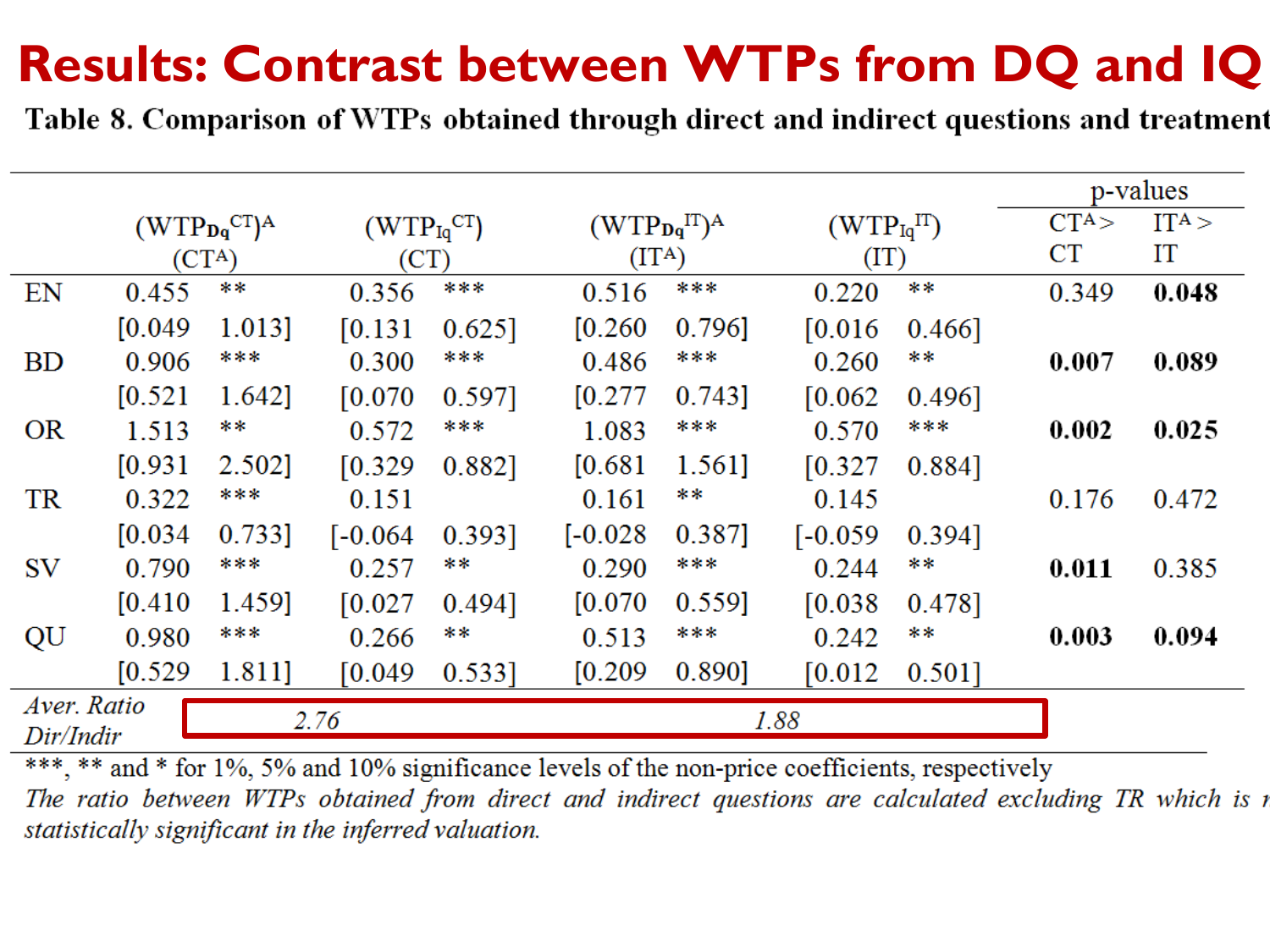#### **Summary and further research**

- SDB is an important and challenging issue to deal with in CE on consumers' preferences for normative attributes
- IQ is an interesting instrument to deal with SDB – IQ lead to WTPs that are generally lower than DQ
	- IQ lead to WTPs that are statistically identical across treatments (IQ are not sensitive to incentives)
	- $-$  Incentivizing the accuracy of IQ seems to have spillover effects on DQ
	- If economic incentives are not feasible, DQ made after IQ seem to reduce SDB

Further research is needed to:

 $\triangleright$  compare the effects of this IQ format with other formats